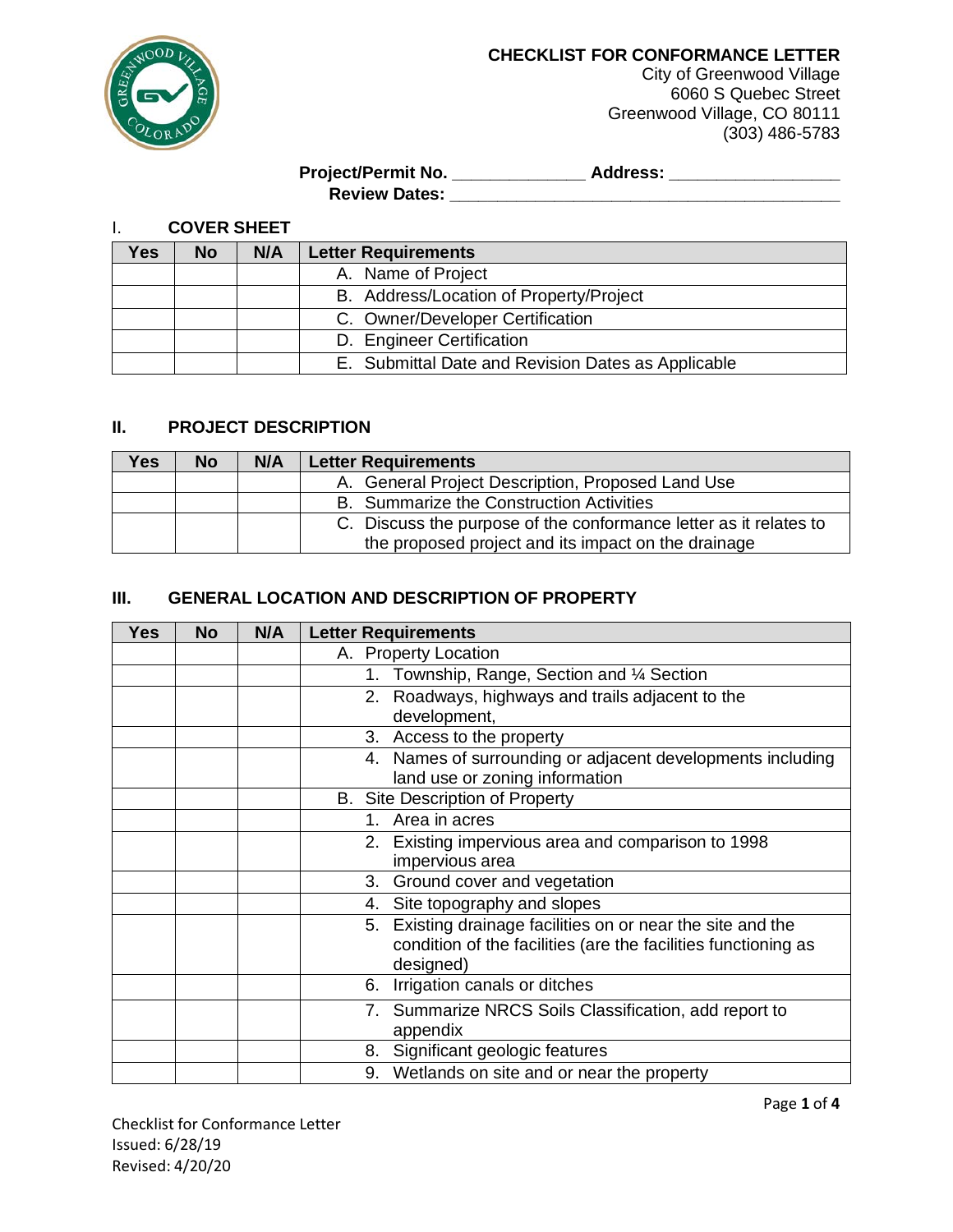

**CHECKLIST FOR CONFORMANCE LETTER**

City of Greenwood Village 6060 S Quebec Street Greenwood Village, CO 80111 (303) 486-5783

| 10. Groundwater investigations                           |
|----------------------------------------------------------|
| 11. Drainage patterns that influence the site including: |
| a. Existing drainage patterns                            |
| b. Offsite drainage flowing onto the project             |
| c. Drainage system downstream of the project             |
| 12. Floodplains delineated by UDFCD FHAD Studies or on   |
| <b>FEMA FIRM Maps</b>                                    |

# **IV. PREVIOUS DRAINAGE REPORTS**

| Yes | No. | N/A | <b>Letter Requirements</b>                                                                                                                                               |
|-----|-----|-----|--------------------------------------------------------------------------------------------------------------------------------------------------------------------------|
|     |     |     | A. Major Drainage Basins                                                                                                                                                 |
|     |     |     | 1. Reference all drainageway planning or flood hazard area<br>delineation studies that affect the project such as UDFCD<br>FHAD Studies, Outfall System Planning Studies |
|     |     |     | 2. Discuss the effects of these studies on the proposed<br>project, including existing conditions, need for<br>improvements and impact on proposed development.          |
|     |     |     | <b>B.</b> Project Drainage                                                                                                                                               |
|     |     |     | 1. Reference previous site-specific drainage studies                                                                                                                     |
|     |     |     | 2. Discuss impact of previous studies impact on the project<br>and offsite runoff flowing to the project                                                                 |

# **V. DRAINAGE DESIGN**

| <b>Yes</b> | <b>No</b> | N/A | <b>Letter Requirements</b>                                       |
|------------|-----------|-----|------------------------------------------------------------------|
|            |           |     | A. Proposed Drainage Plan                                        |
|            |           |     | 1. Tier Classification Assessment in accordance with Table 1-    |
|            |           |     | 1 of the Greenwood Village Drainage Criteria Manual              |
|            |           |     | 2. Square feet of increased or decrease impervious area for      |
|            |           |     | the project area of disturbance                                  |
|            |           |     | 3. Area of disturbance                                           |
|            |           |     | 4. Wetland requirements                                          |
|            |           |     | Floodplain requirements<br>5.                                    |
|            |           |     | Water quality requirements outside and/or inside the<br>6.       |
|            |           |     | <b>Cherry Creek Reservoir Basin</b>                              |
|            |           |     | 7. Discuss the application of the Four Step Process (Section     |
|            |           |     | 15.3.1 of the DCM) as needed.                                    |
|            |           |     | 8. Discuss the approach to stormwater quality and quantity       |
|            |           |     | management including; runoff reduction, onsite treatment,        |
|            |           |     | regional/sub-regional treatment (Section 15.3.2 of the           |
|            |           |     | DCM) as needed.                                                  |
|            |           |     | Discuss the base design standards selected for the project<br>9. |
|            |           |     | (Section 15.3.3 of the DCM) as needed.                           |

Checklist for Conformance Letter Issued: 6/28/19 Revised: 4/20/20

Page **2** of **4**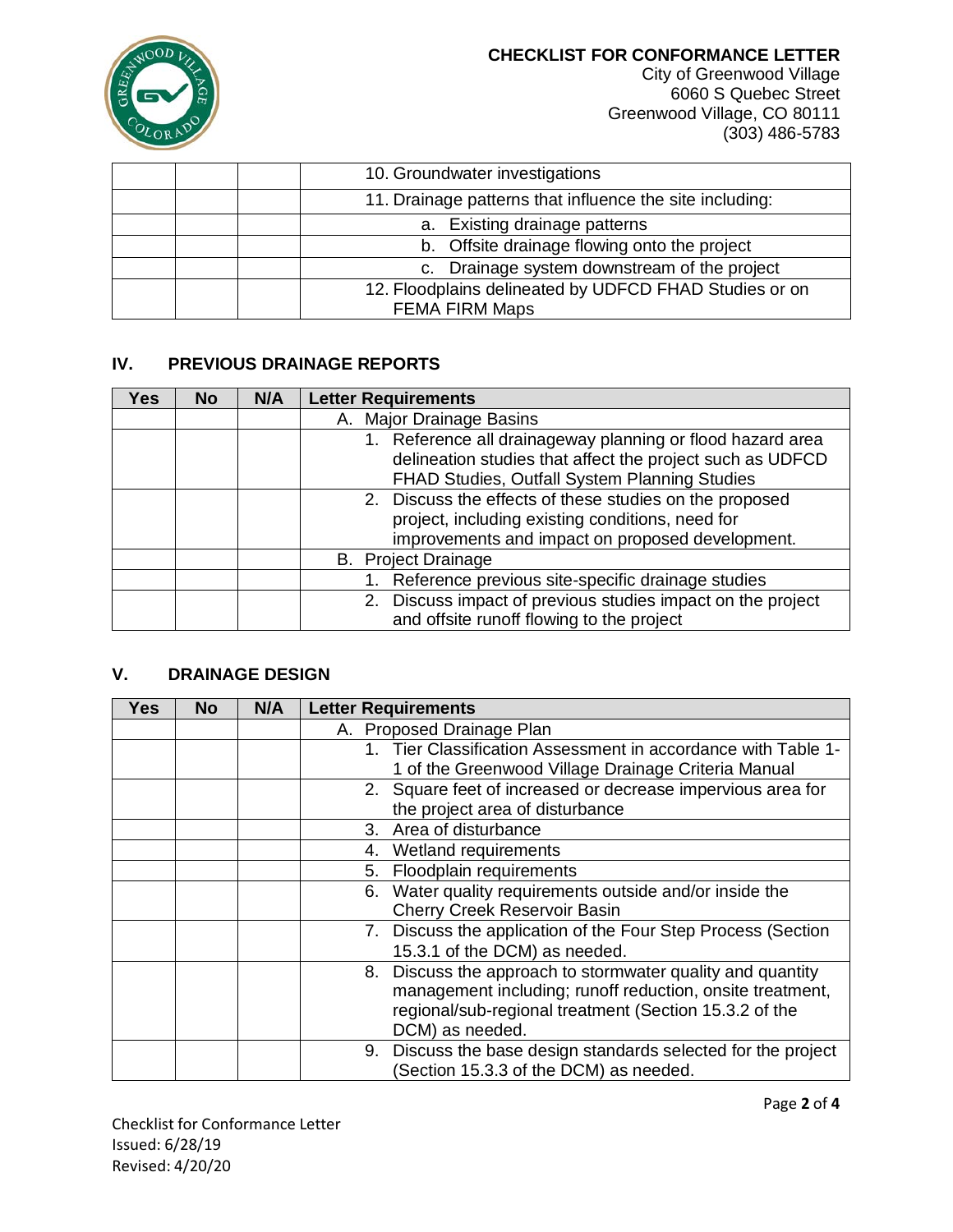

# **VI. CONCLUSIONS**

| Yes | <b>No</b> | N/A | <b>Letter Requirements</b>                                                                                     |
|-----|-----------|-----|----------------------------------------------------------------------------------------------------------------|
|     |           |     | A. Compliance with Standards                                                                                   |
|     |           |     | <b>Greenwood Village</b>                                                                                       |
|     |           |     | 2. UDFCD Criteria                                                                                              |
|     |           |     | 3. Master Plans and UDFCD Outfall Systems Planning Study                                                       |
|     |           |     | 4. Floodplain regulations                                                                                      |
|     |           |     | 5. Cherry Creek Basin Control Regulation No. 72                                                                |
|     |           |     | <b>B.</b> Drainage Concepts                                                                                    |
|     |           |     | 1. Overall effectiveness of the existing stormwater<br>management design to convey, store and treat stormwater |

## **VII. REFERENCES**

| <b>Yes</b> | <b>No</b> | N/A | <b>Letter Requirements</b>                                           |
|------------|-----------|-----|----------------------------------------------------------------------|
|            |           |     | A. Reference all criteria, master plans, reports, or other technical |
|            |           |     | information used in development of the letter                        |

# **VIII. APPENDICES**

| Yes | <b>No</b> | N/A | <b>Letter Requirements</b>                                       |
|-----|-----------|-----|------------------------------------------------------------------|
|     |           |     | A. Maps                                                          |
|     |           |     | <b>Vicinity Map</b><br>1.                                        |
|     |           |     | 2. Soil Survey Information                                       |
|     |           |     | 3. Floodplain Map                                                |
|     |           |     | B. Hydrologic Calculations (as needed)                           |
|     |           |     | Land use assumptions both on and off site<br>1.                  |
|     |           |     | 2. Runoff coefficients and time concentration                    |
|     |           |     | 3. Peak flow rate calculations for the minor and major storms    |
|     |           |     | <b>Rainfall information</b><br>4.                                |
|     |           |     | 5. Floodplain hydrology information                              |
|     |           |     | C. Hydraulic Computations (as needed)                            |
|     |           |     | Street, inlet storm sewer capacities and hydraulic grade<br>1.   |
|     |           |     | lines with loss coefficients                                     |
|     |           |     | 2. Open channel or swale capacities                              |
|     |           |     | Low flow and trickle channels<br>3.                              |
|     |           |     | Stabilization and grade control structures<br>4.                 |
|     |           |     | 5. Water surface profiles                                        |
|     |           |     | State-storage-discharge calculations for flood attenuation<br>6. |
|     |           |     | and water quality                                                |
|     |           |     | 7. Pond routing calculations                                     |
|     |           |     | 8. Emergency spillway sizing calculations                        |